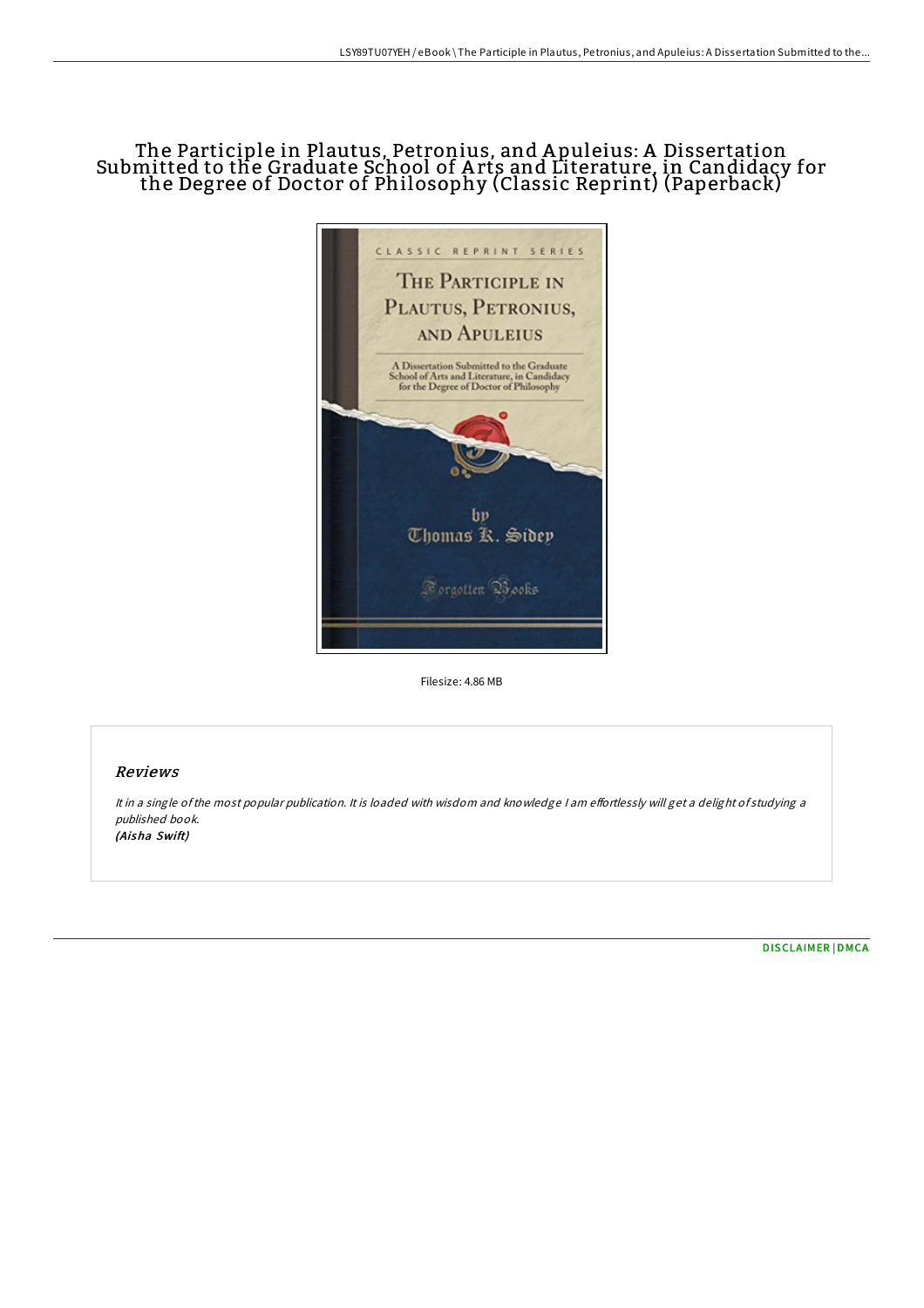## THE PARTICIPLE IN PLAUTUS, PETRONIUS, AND APULEIUS: A DISSERTATION SUBMITTED TO THE GRADUATE SCHOOL OF ARTS AND LITERATURE, IN CANDIDACY FOR THE DEGREE OF DOCTOR OF PHILOSOPHY (CLASSIC REPRINT) (PAPERBACK)



Forgotten Books, 2017. Paperback. Condition: New. Language: English . Brand New Book \*\*\*\*\* Print on Demand \*\*\*\*\*. Excerpt from The Participle in Plautus, Petronius, and Apuleius: A Dissertation Submitted to the Graduate School of Arts and Literature, in Candidacy for the Degree of Doctor of Philosophy When this study of the part. Was begun it was the purpose of the author to determine what part this manyfeatured verbal adjective played in the sermo - plebeius presented in these three authors Of widely separated periods. But the subject soon assumed a wider scope and became an investigation into the development of the use of the part. In general. The three authors were chosen in the first place because Of the material in each for the study Of the speech of the common people, but they were retained afterward because they were seen to represent three stages in the development of the language and of the use of the part. Especially. The fact that in Plaut. The parts. Con stitute only one - half of I per cent. Of the total vocabulary, while in Petron. The proportion has risen to 4 per cent. And in Apul. To 6 per cent., would of itself indicate that in the increase of freedom and copiousness of expression which the language underwent the part. Was an important factor. In fact it may be doubted whether the rhetorical richness Of the later writers as contrasted with the plainer and more restrained language Of their early predecessors is due to any one factor more than the developed freedom Of the part. To be sure, we cannot overlook the fact that the language of comedy must be diFerent in general composition from that of rhetorical prose, but the diFerence is not so great as to account for the remarkable...

 $\Box$  Read The Participle in Plautus. Petronius, and Apuleius: A Dissertation [Submitted](http://almighty24.tech/the-participle-in-plautus-petronius-and-apuleius.html) to the Graduate School of Arts and Literature, in Candidacy for the Degree of Doctor of Philosophy (Classic Reprint) (Paperback) Online Do wnload PDF The Participle in Plautus, Petronius, and Apuleius: A Dissertation [Submitted](http://almighty24.tech/the-participle-in-plautus-petronius-and-apuleius.html) to the Graduate School of Arts and Literature, in Candidacy for the Degree of Doctor of Philosophy (Classic Reprint) (Paperback)